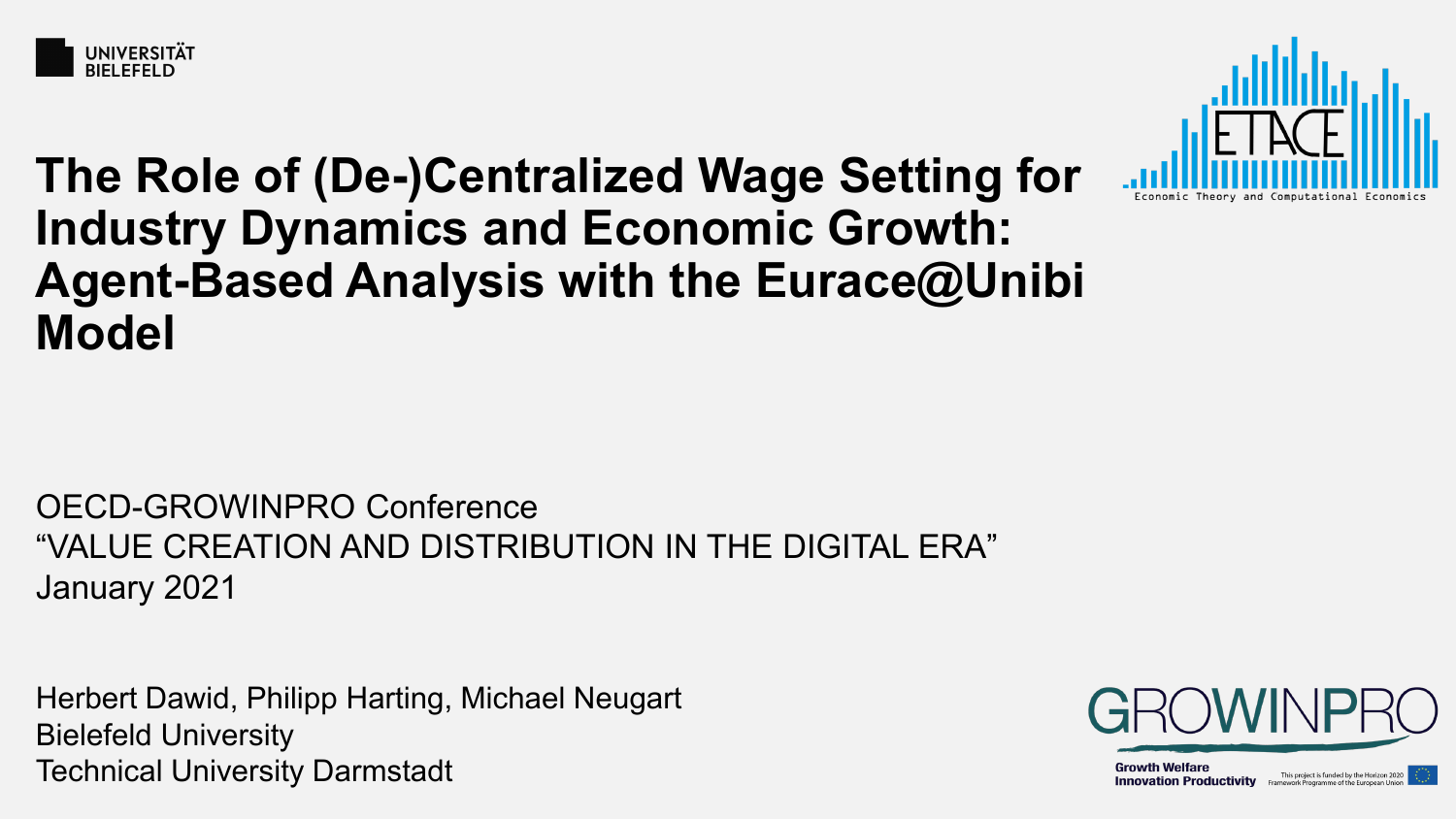#### **UNIVERSITÄT BIFLEFFLD**

# **Motivation**

- Decline in the degree of unionization and institutional changes towards more decentralized wage setting in many industrialized countries (e.g. **Visser 2013**)
- Heterogeneity across firms main driver for increasing wage dispersion (Barth et al. 2018)
- Through which channels does wage decentralization affect the dynamics of firm heterogeneity and technological change?
- Tradeoff between wage dispersion and growth?

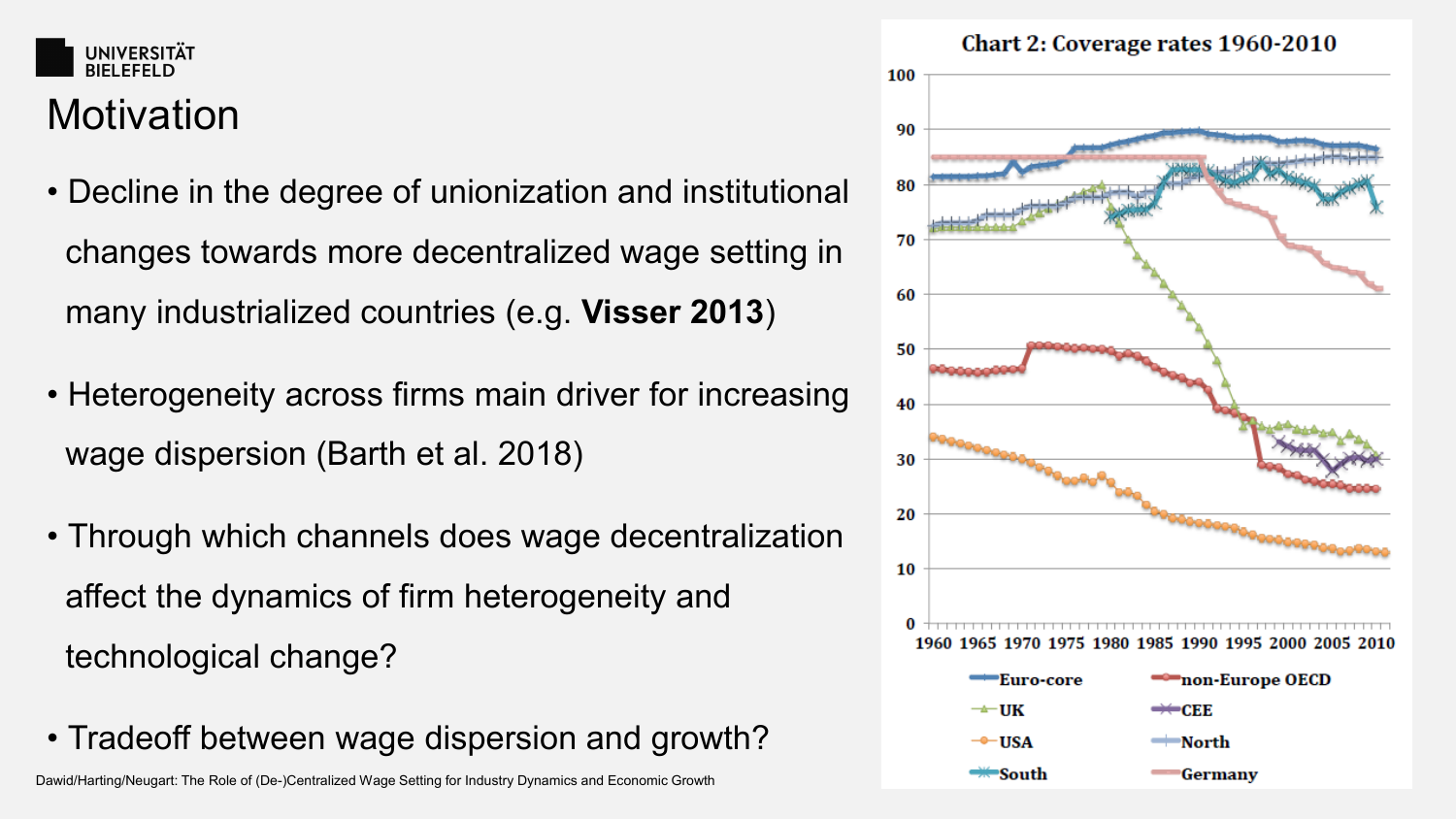

## This Paper…

- studies the effect of wage decentralization on economic growth, industry concentration and the evolution of wage inequality,
- in a dynamic framework capturing the interplay between product market and labor market competition,
- and endogenous technology choice of firms.

• analyzes the role of heterogeneity of (observable) skills for the effect of wage decentralization.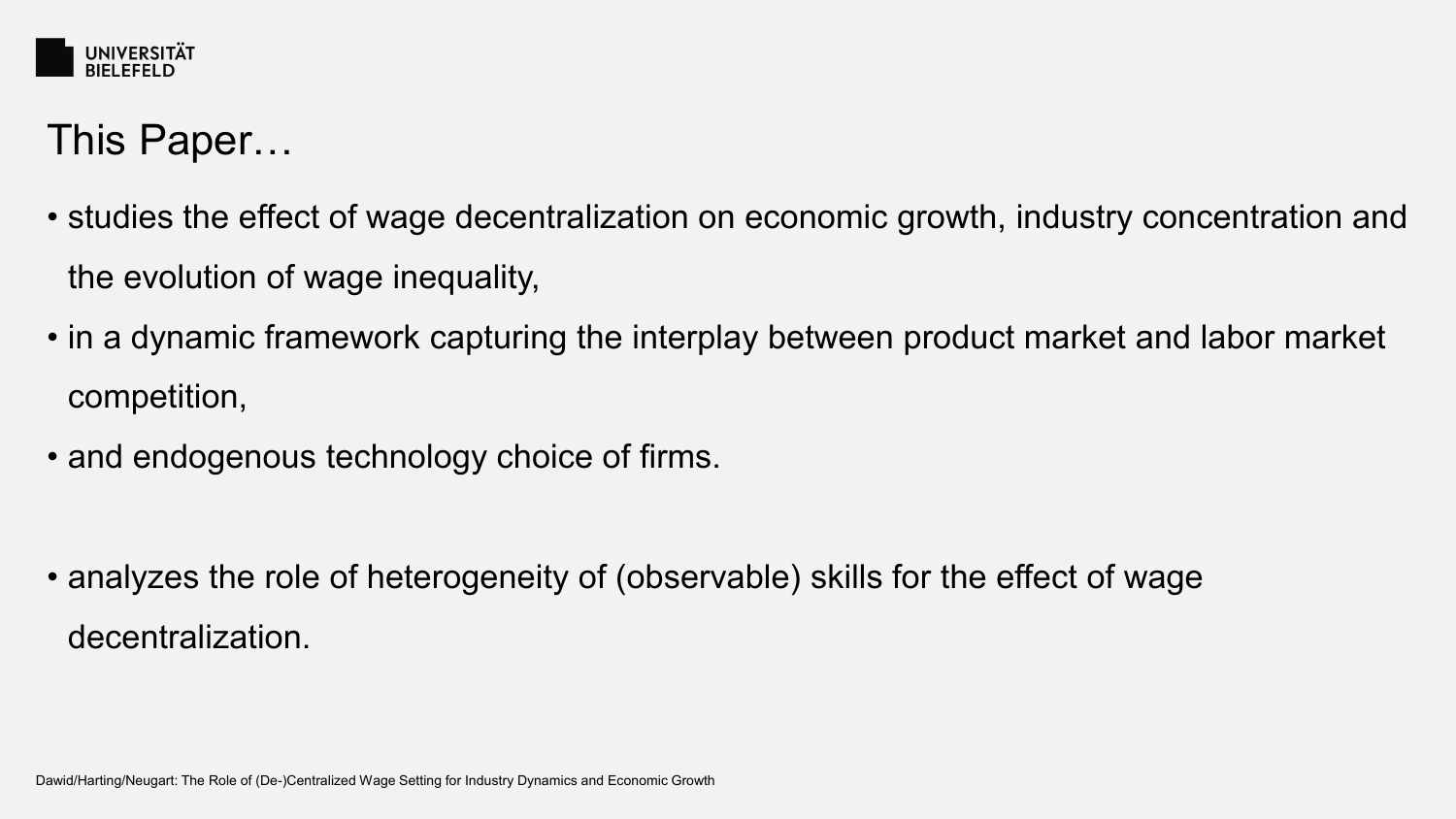

## The Eurace@Unibi model

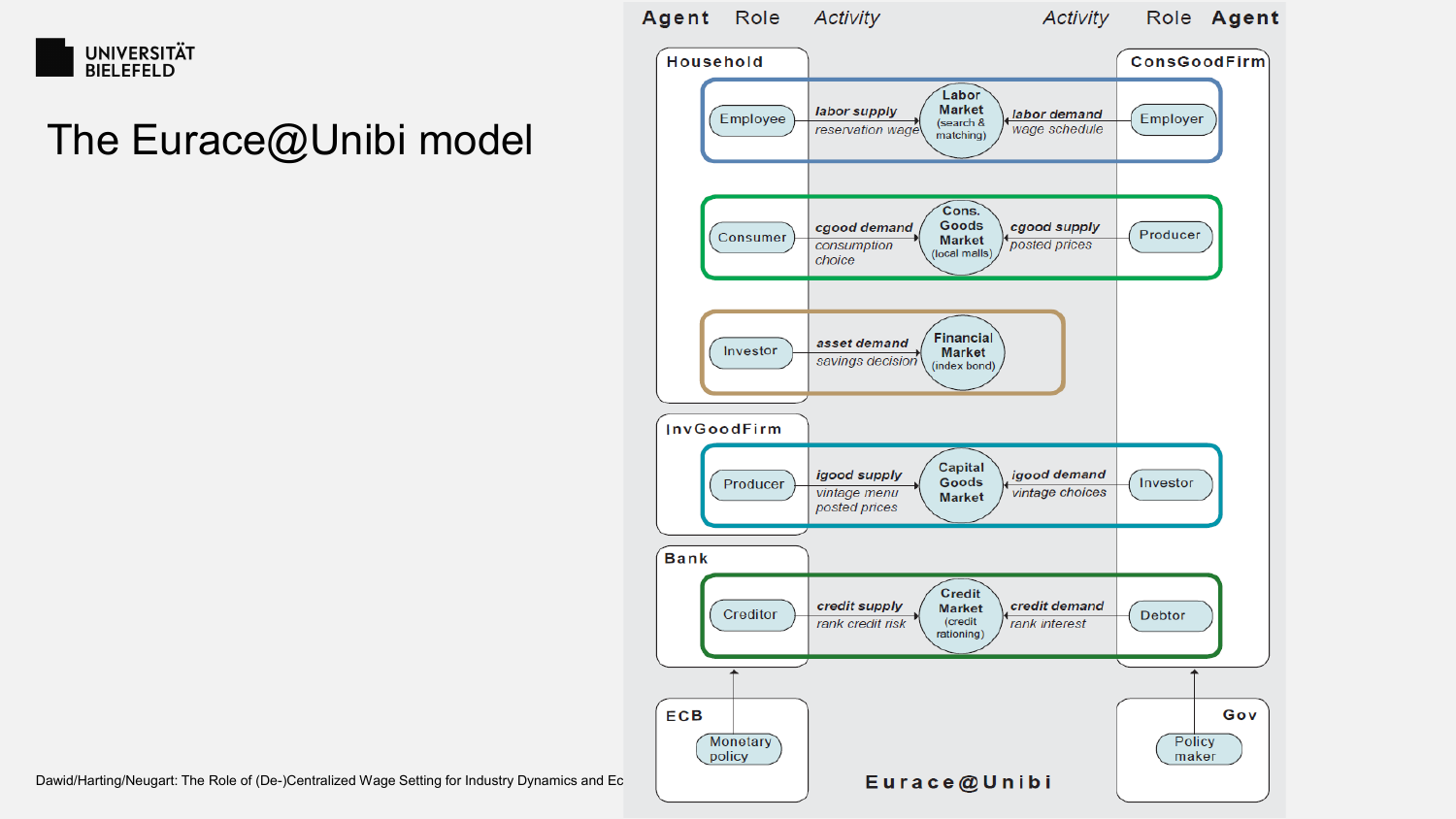

- Horizontally differentiated consumption goods are produced using (vintage structured) capital and labor
- Productivity of a firm depends on quality of used vintages and specific skill level of workers
- Workers acquire specific skills on the job when working in a firm with high quality (physical) capital
- Workers might differ wrt to their speed of on the job learning (general skills)
- When investing, consumption goods producers (CGPs) choose among different capital vintages offered at different prices -> opt. choice depends on the skill level in its workforce
- Competing consumption goods producers (CGP) offer goods at posted prices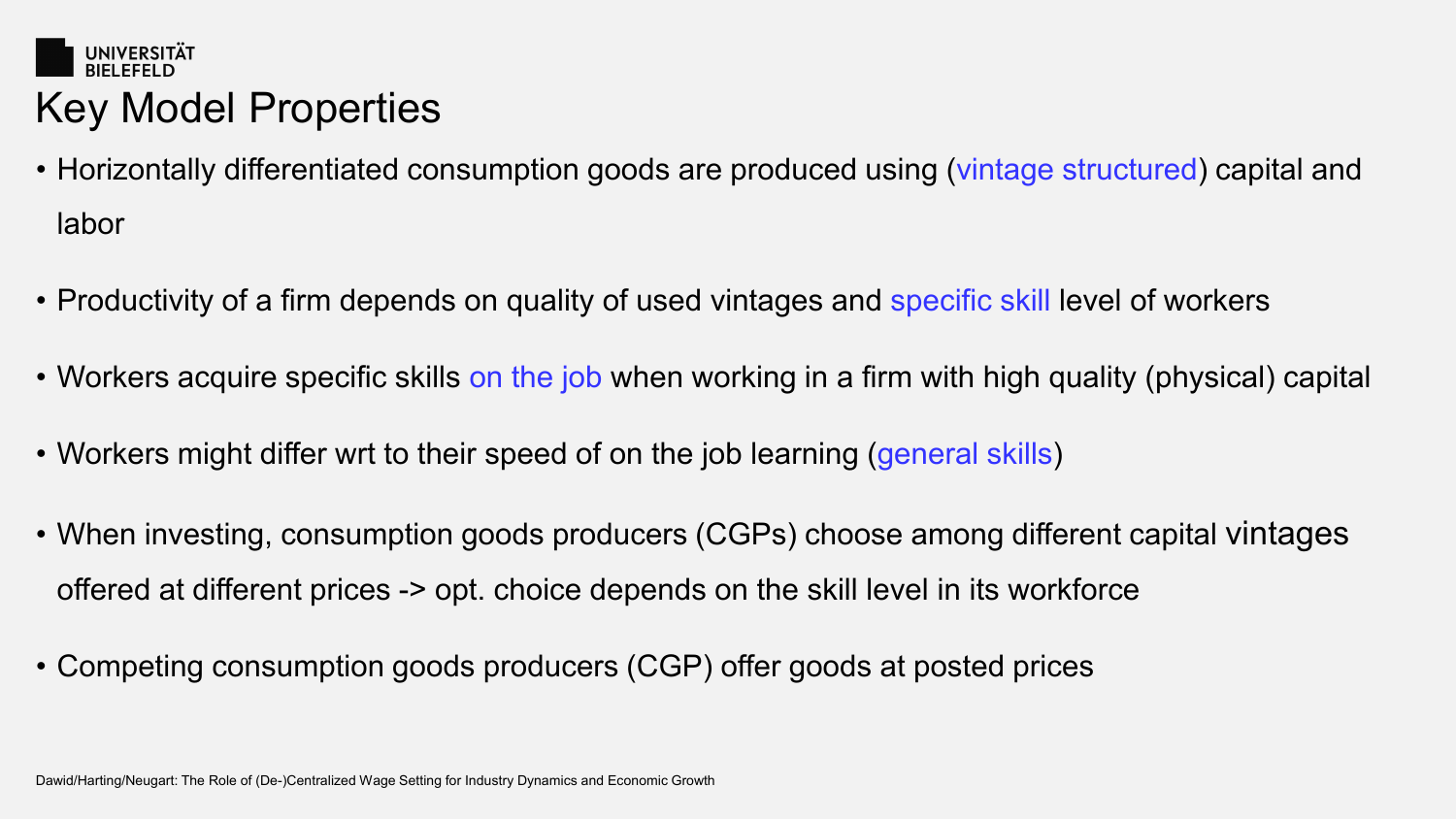

# Wage Setting

- Firms post job vacancies based on planned output.
- Searching workers apply to random set of firms.
- Wage offered by firm i at t to worker with general skills g:  $w_{i,t,g}^O = \lambda^D \widetilde{w}_{i,t,g}^O + (1-\lambda^D) w_{t,g}^U$ 
	- $\bullet$   $\widetilde{w}_{i,t,g}^{O} = w_{i,t}^{base} \cdot \min\bigl[A_{i,t},\bar{B}_{i,t-1,g}\bigr]$ : firm specific wage offer
	- $w_{i,t}^{\textit{base}}$ : base wage offer (adjusted upwards if firm is rationed on the labor market)
	- $w_{t,g}^{U}$ : centralized wage, grows with av. productivity growth + inflation
- Workers accept best offer, if above reservation wage.
- Degree of wage de-centralization:  $\lambda^D$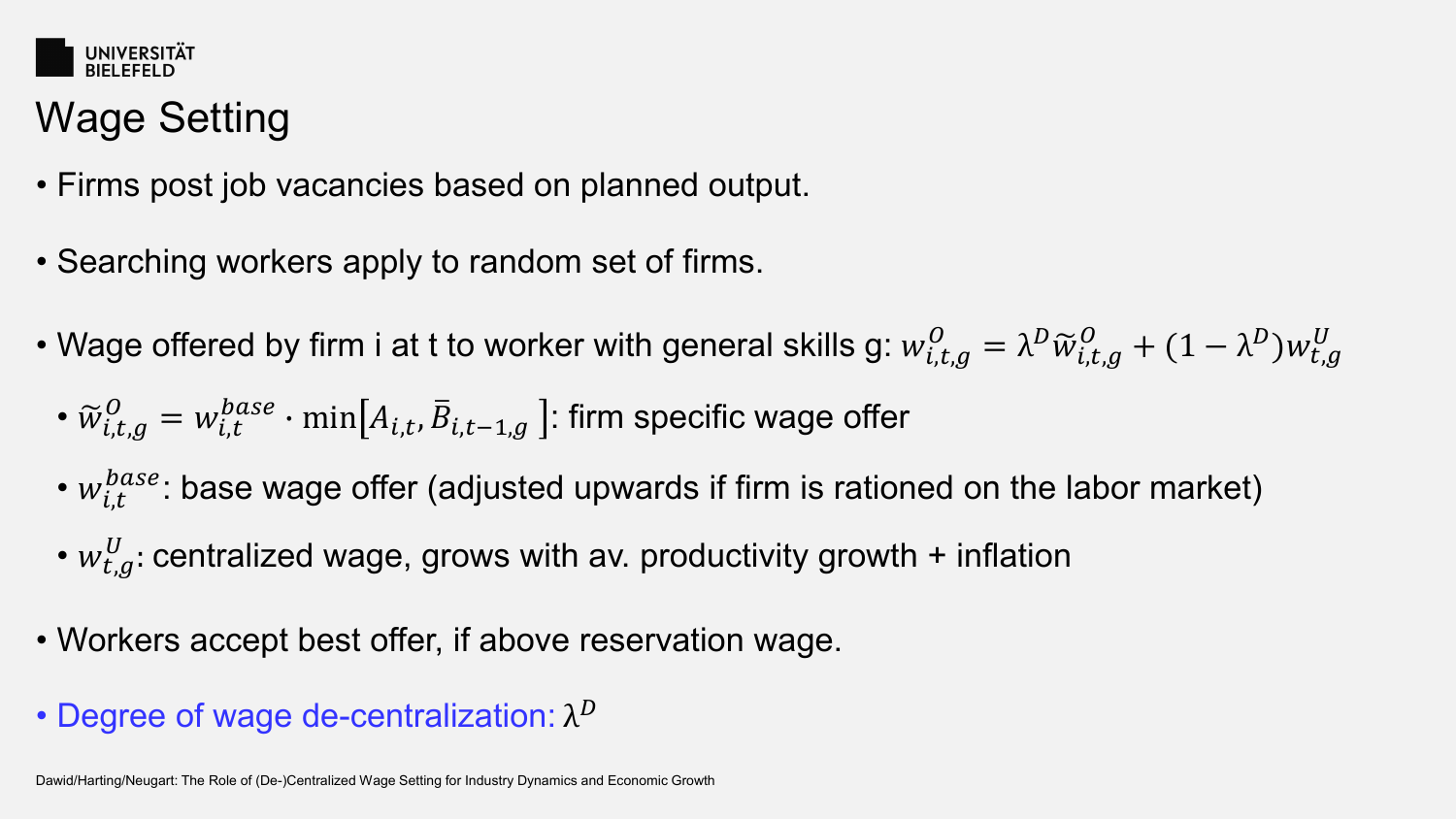

# Decentralization of Wage Setting

- Experimental Setup:
	- Default setting:  $\lambda^D$ =0.3 -> always used throughout the 'burn-in phase' (1000 months)
	- Afterwards degree of wage decentralization adjusts during a short transient period toward a target level  $\overline{\lambda}^D$
	- Consider target levels  $\overline{\lambda}^D \in \{0,0.1,\ldots,1\}$
	- 2 general skill scenarios
		- homogeneous: all workers have identical general skills (specific skills still evolve heterogeneously)
		- heterogeneous: two general skill groups of equal size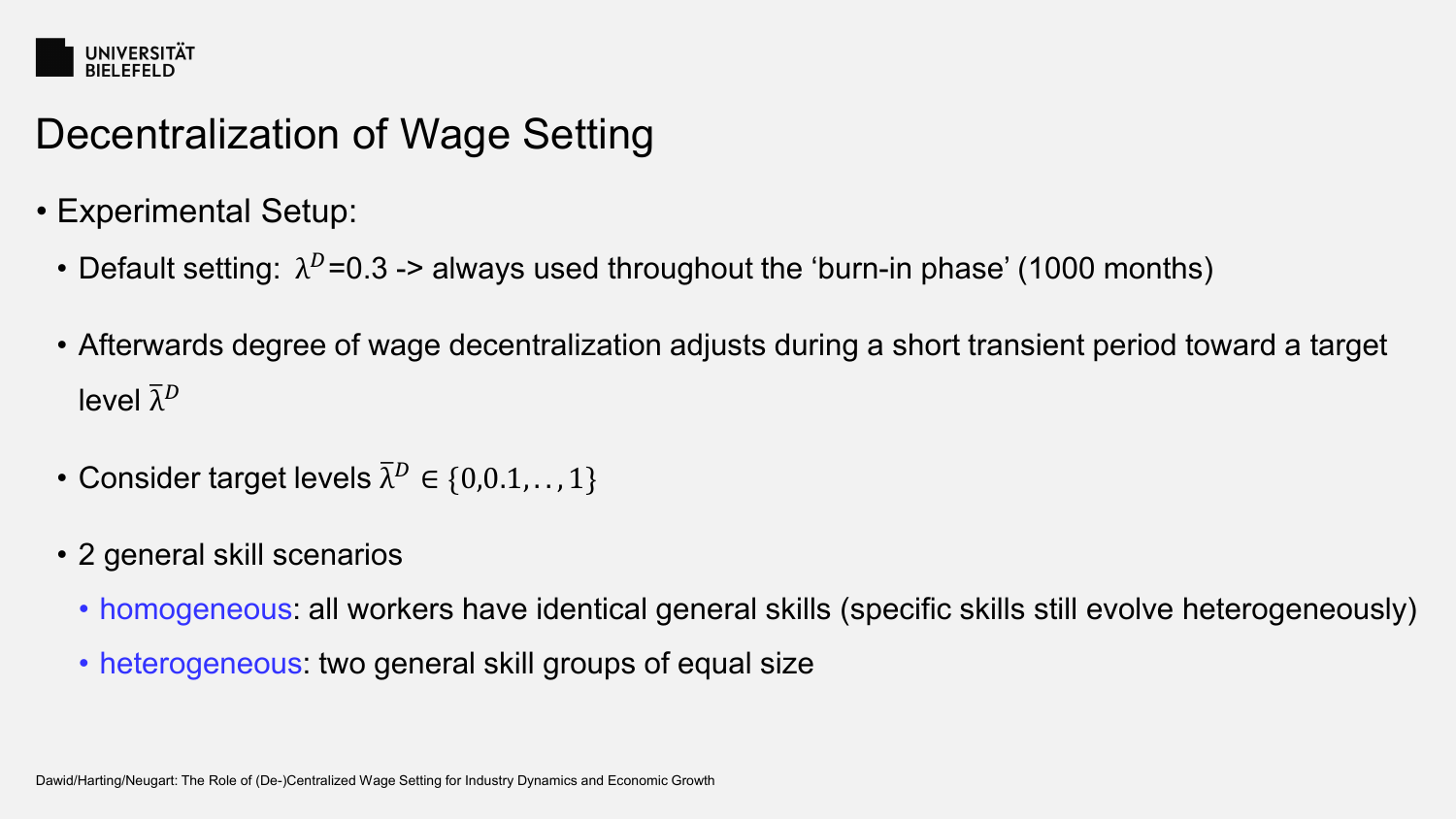

Effect of degree of decentralization on output (growth rate and dynamics)





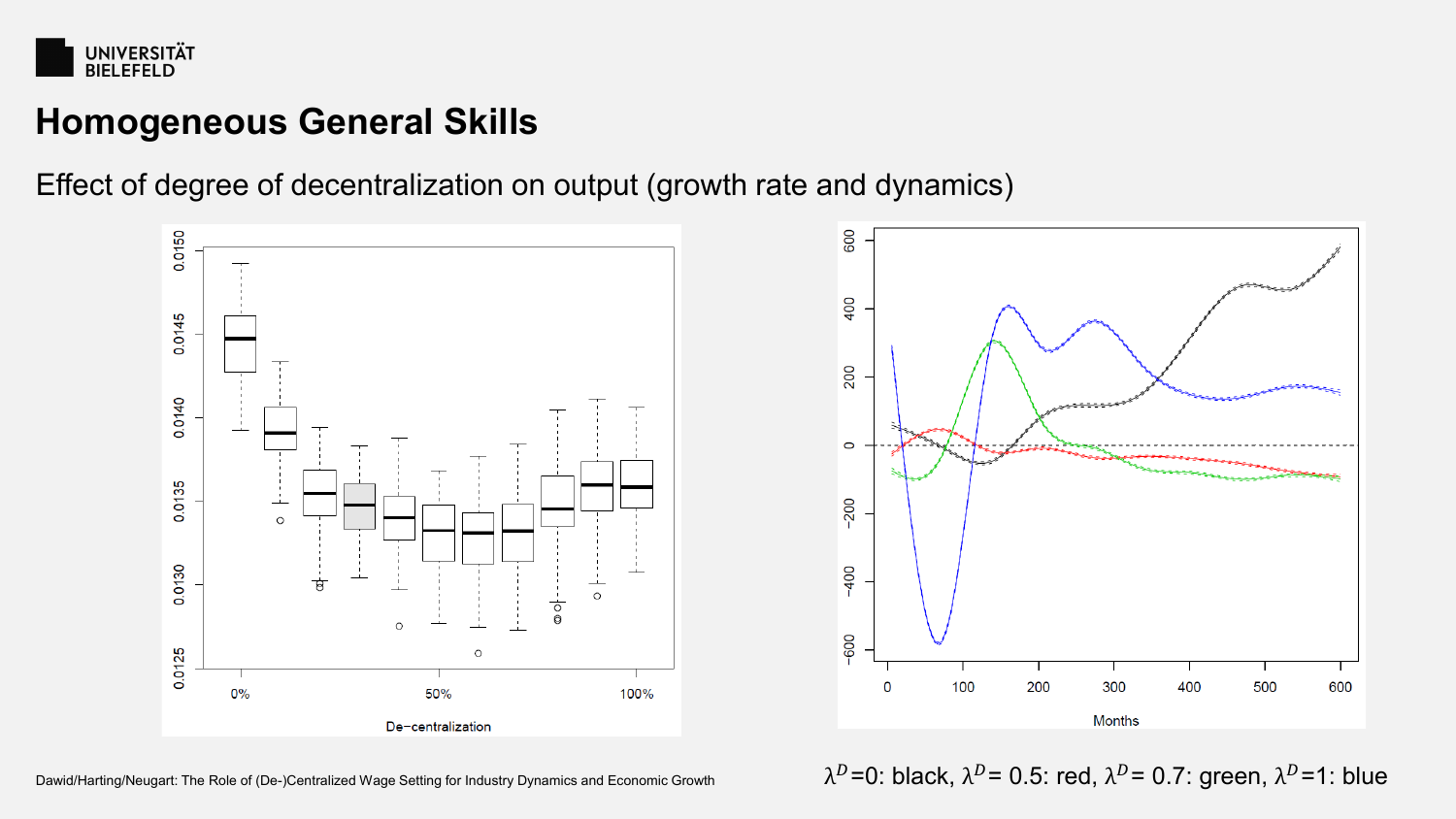

Effect of degree of decentralization on income inequality (STD of income)





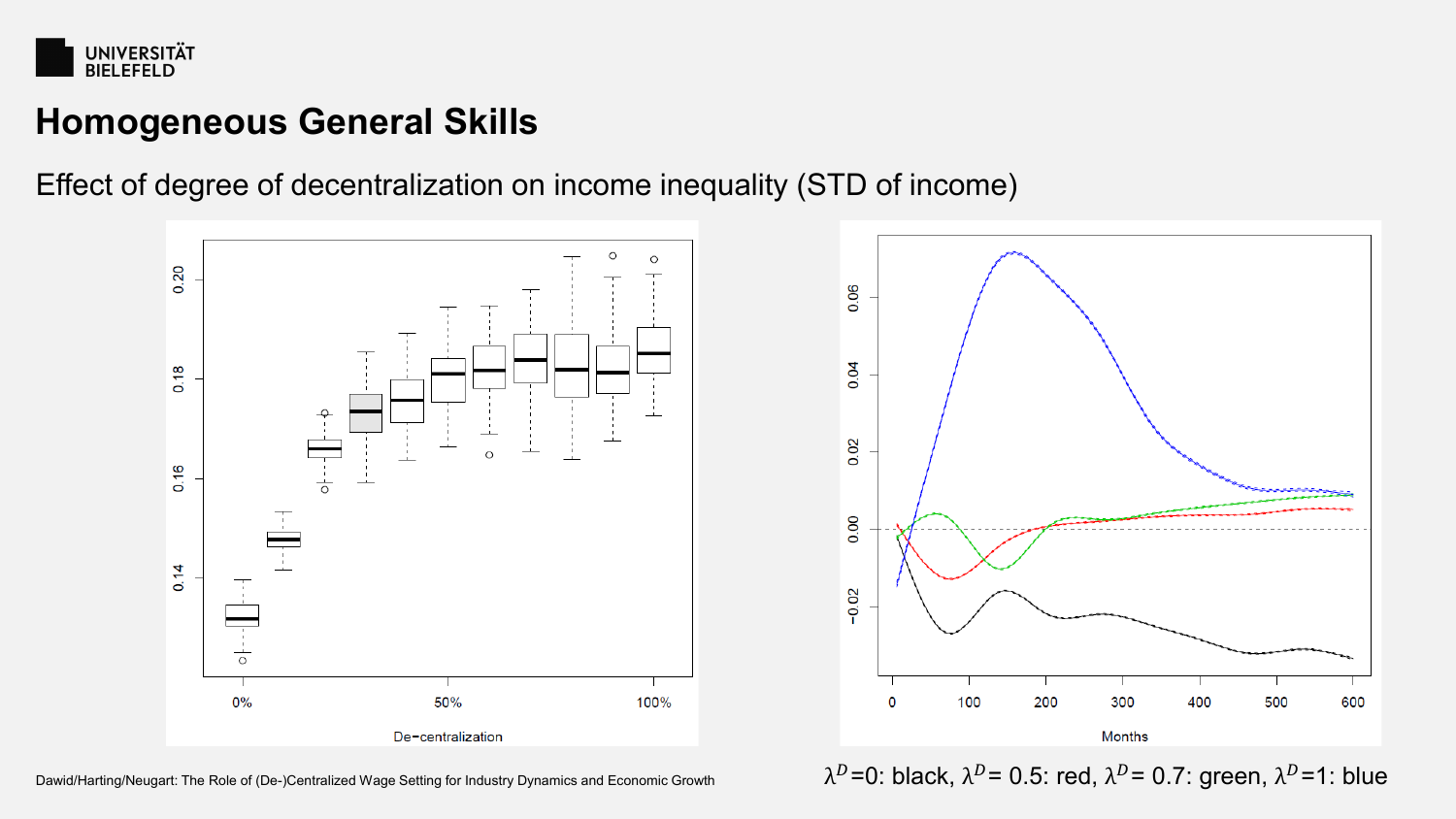



#### Technology **Capital Stock**

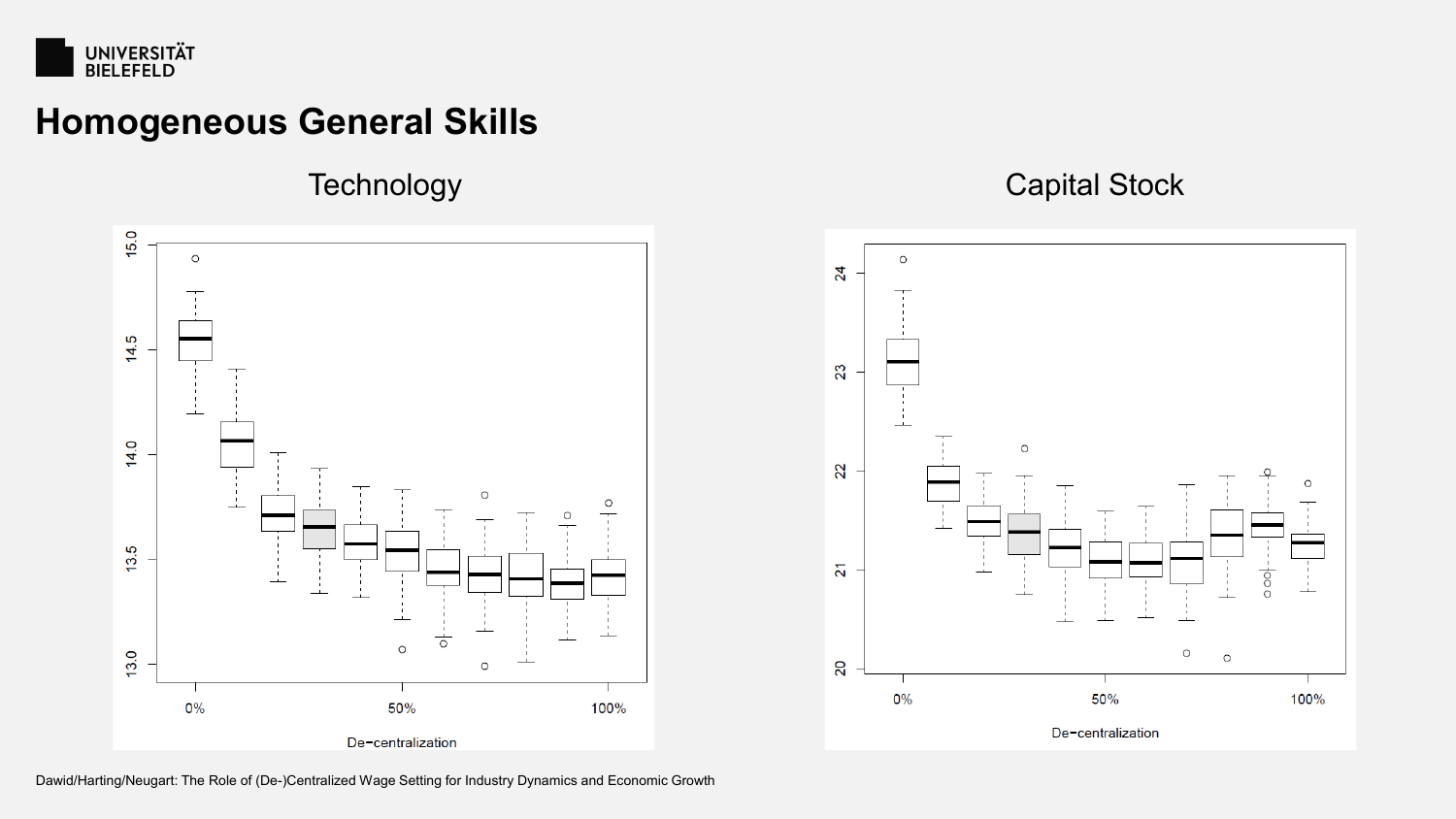



#### Herfindahl Index Ratio of Specific Skills High/Low Tech Firms

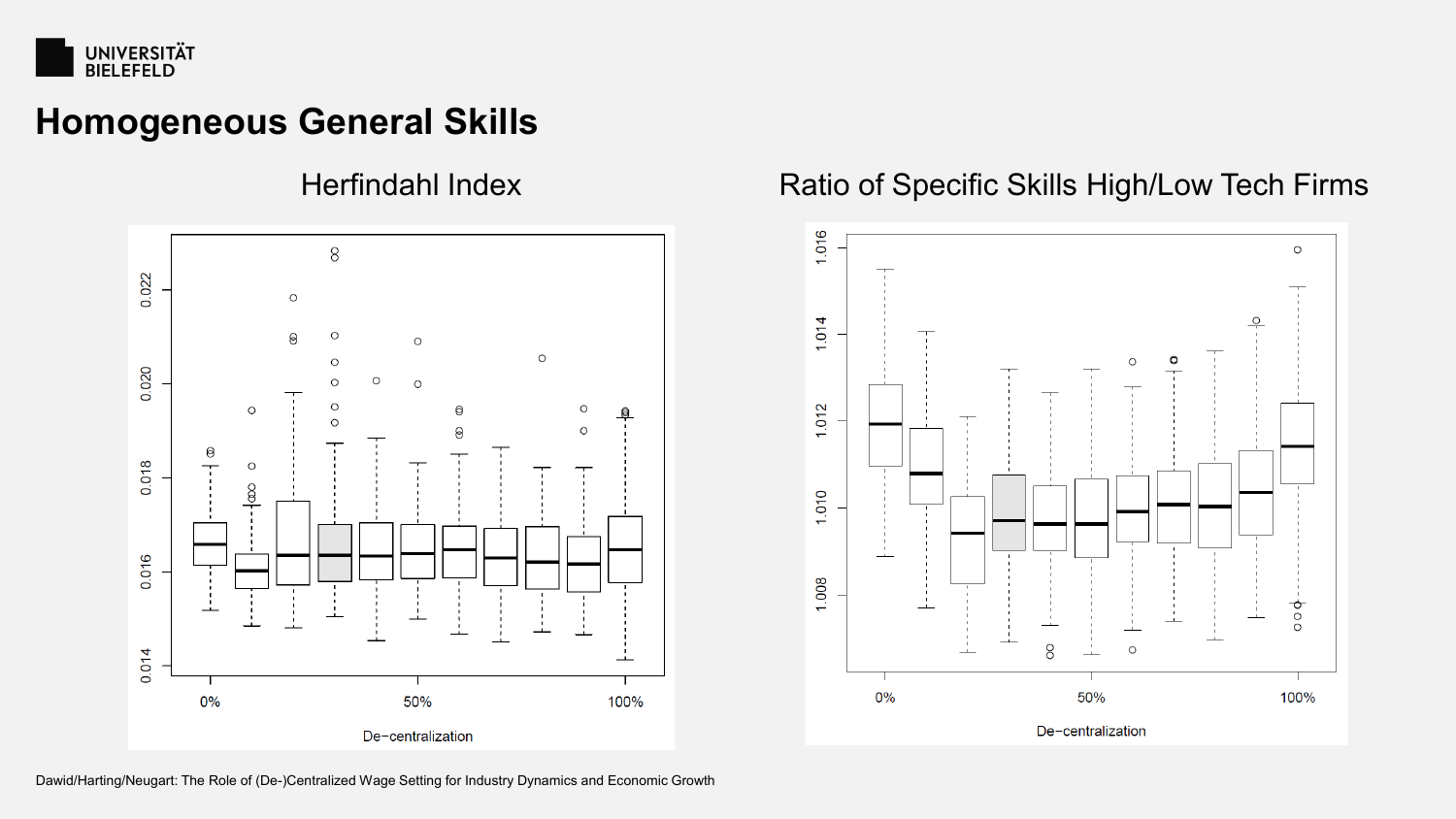

Effect of degree of decentralization on output



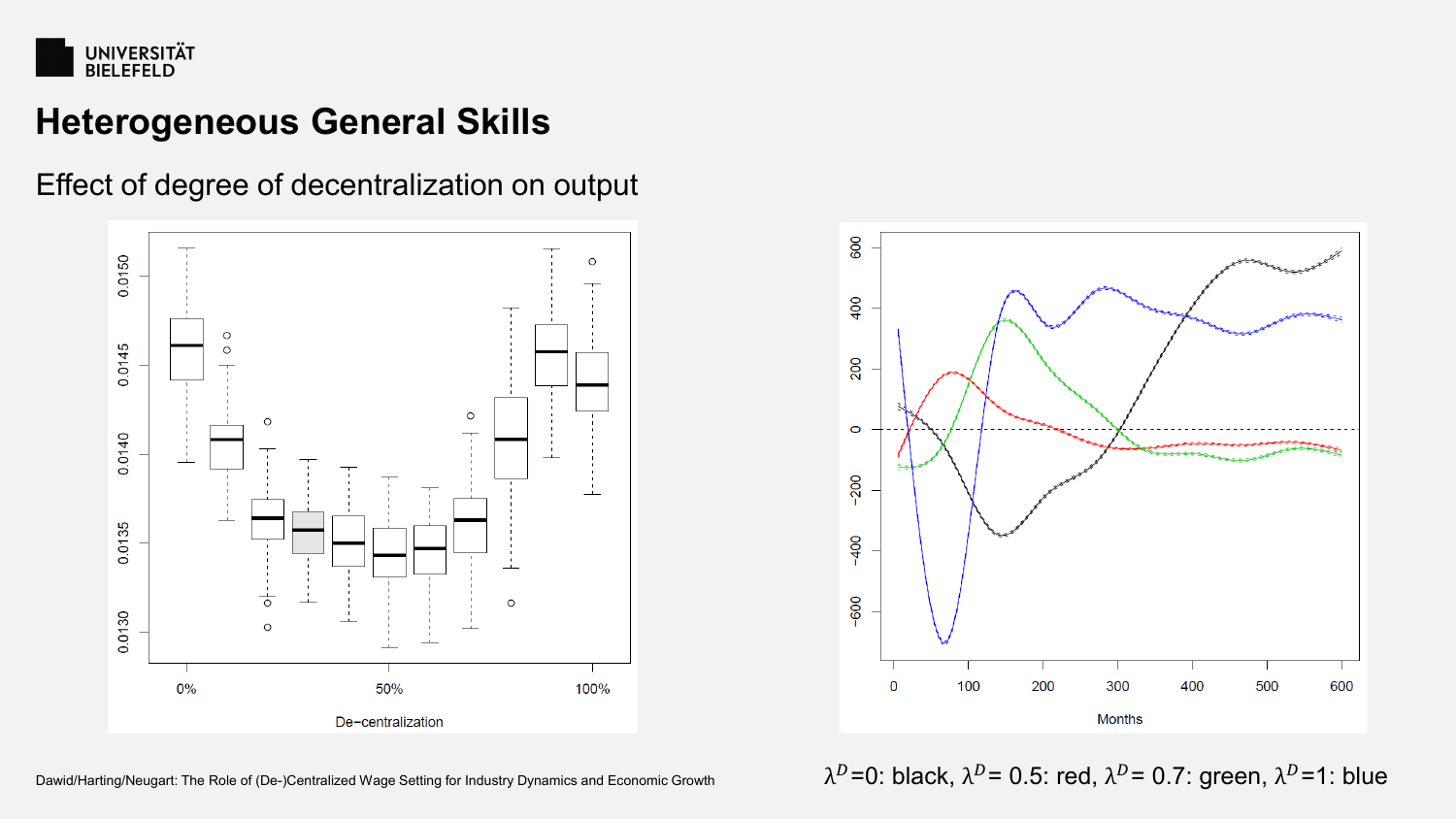

Effect of degree of decentralization on income inequality (STD of income)



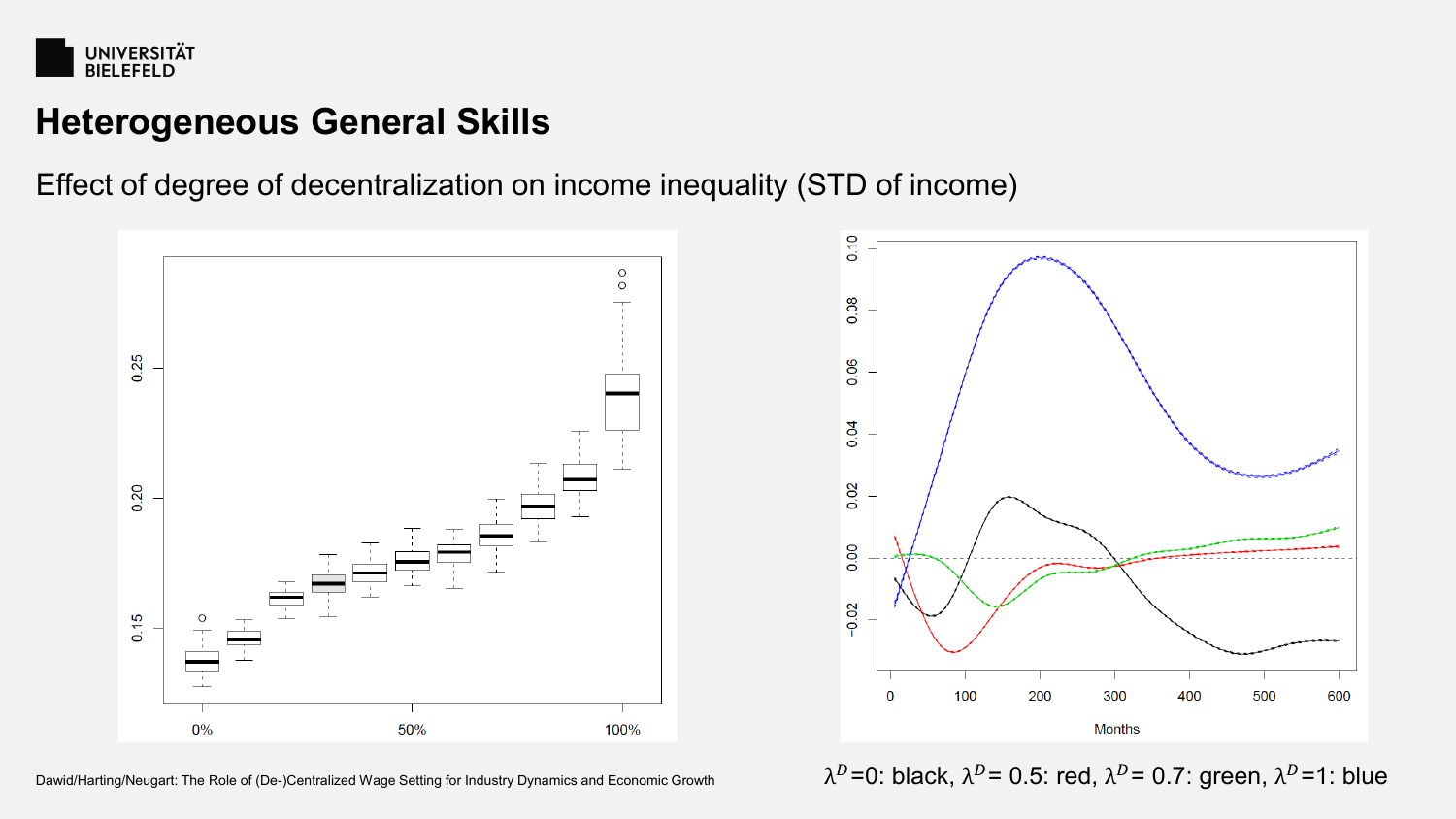



#### Technology **Capital Stock**

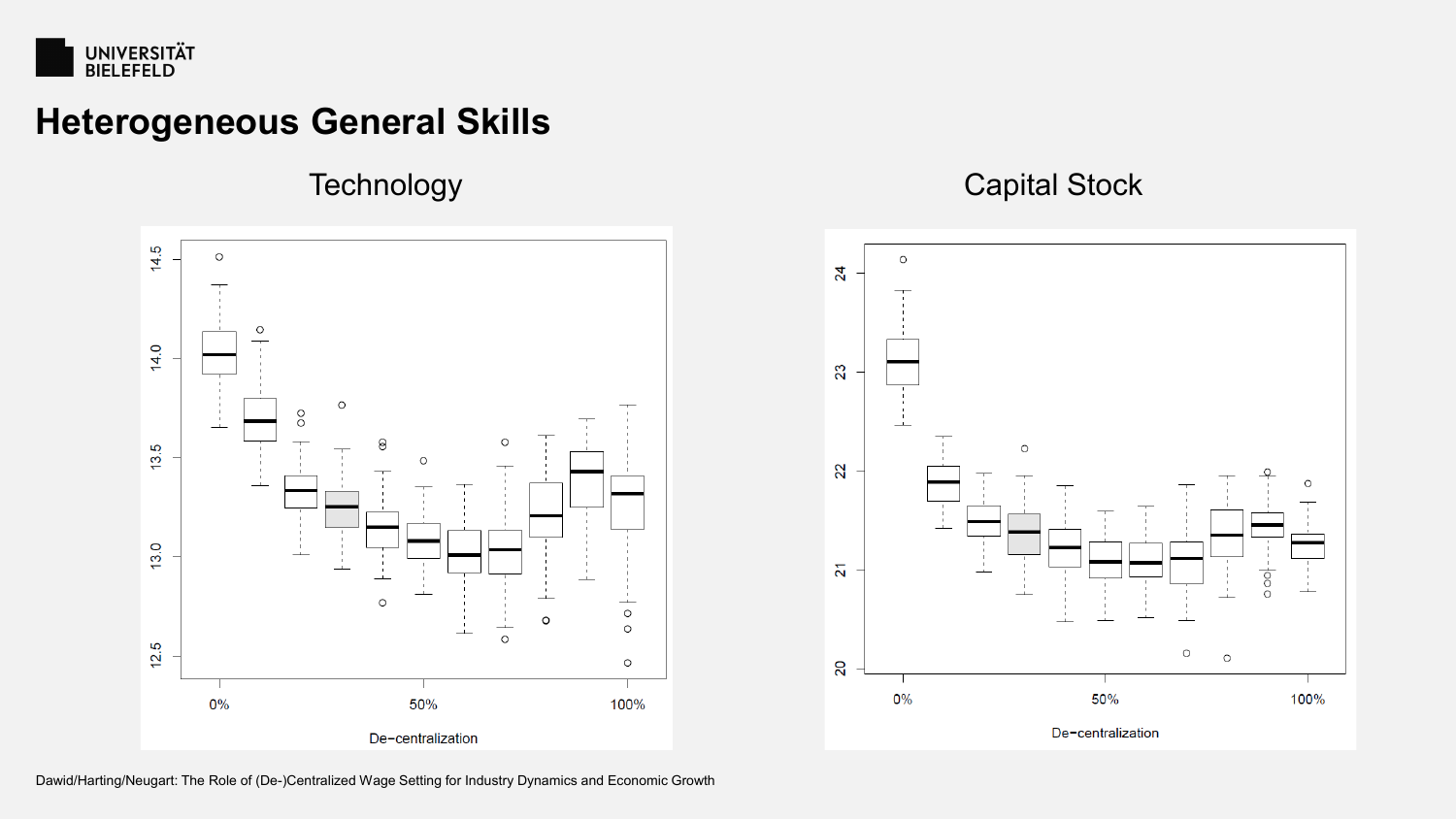



#### Herfindahl Index **Ratio of Specific Skills High/Low Tech Firms**

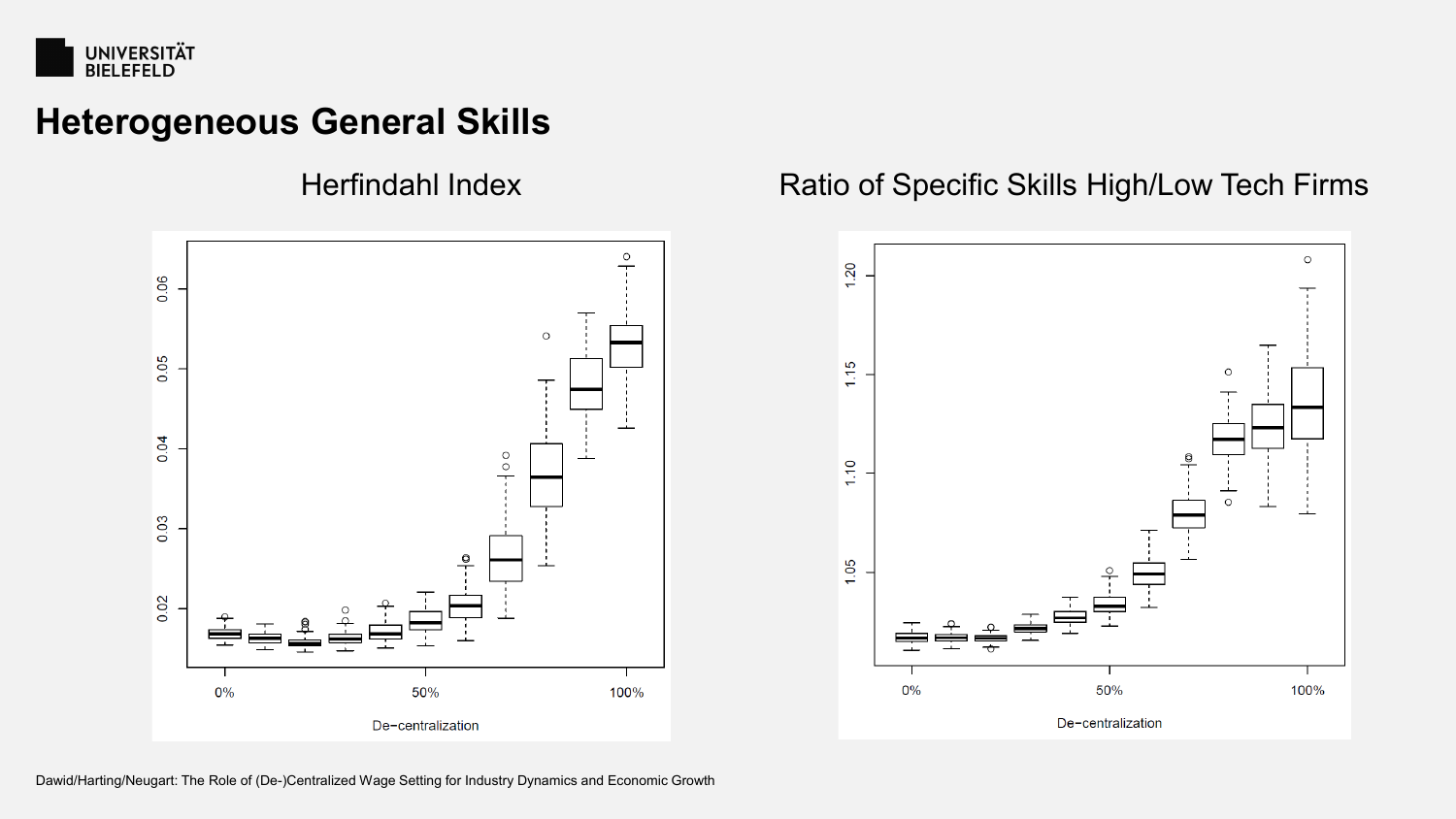

#### **Homogeneous vs Heterogeneous General Skills**

Productivity Distribution across Firms (green: centralized, red: decentralized)



Hom. General Skills **Het.** General Skills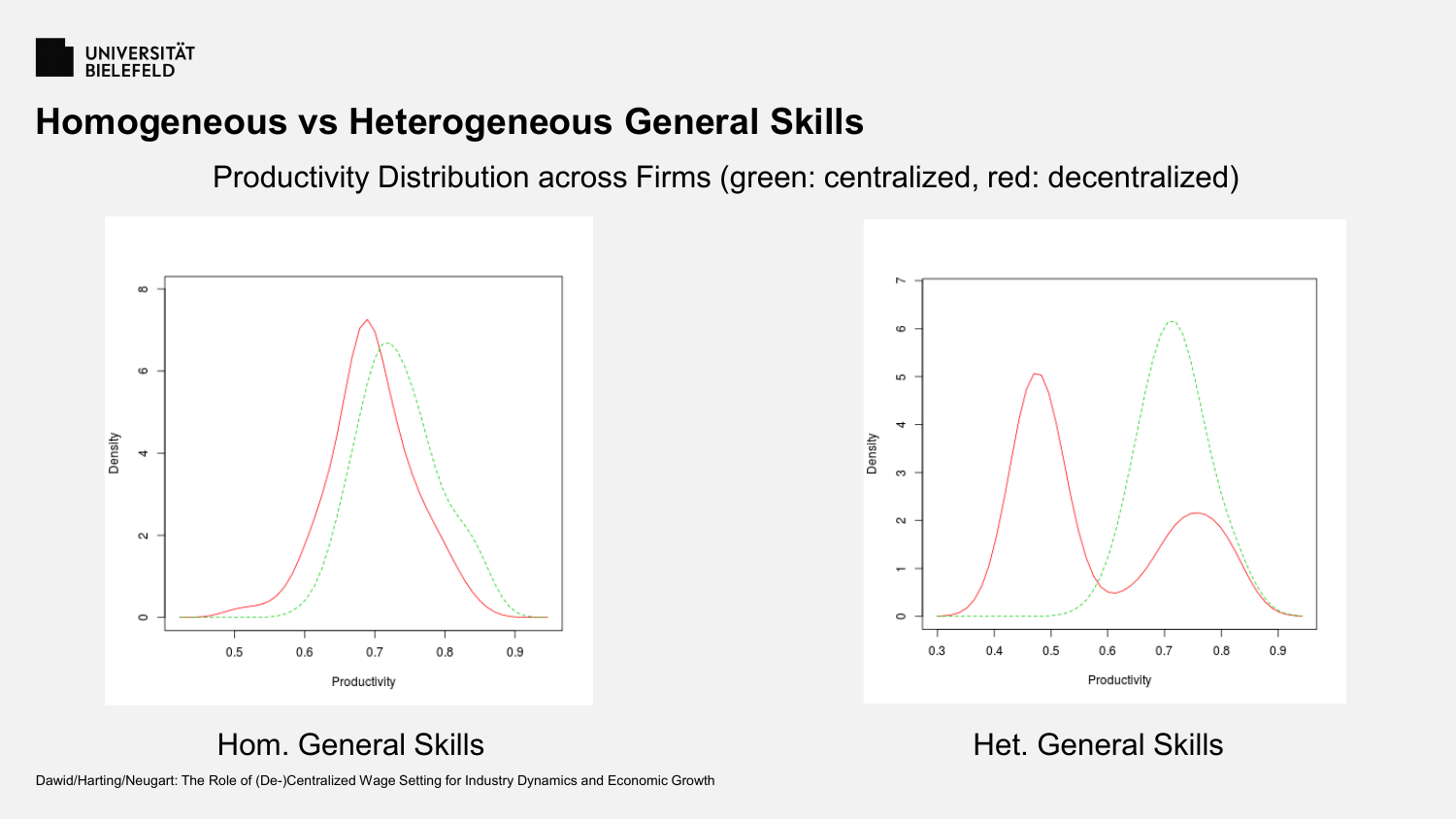

#### **Homogeneous vs Heterogeneous General Skills**

#### Ratio of Profit High/Low Tech Firms





Hom. General Skills **Het.** General Skills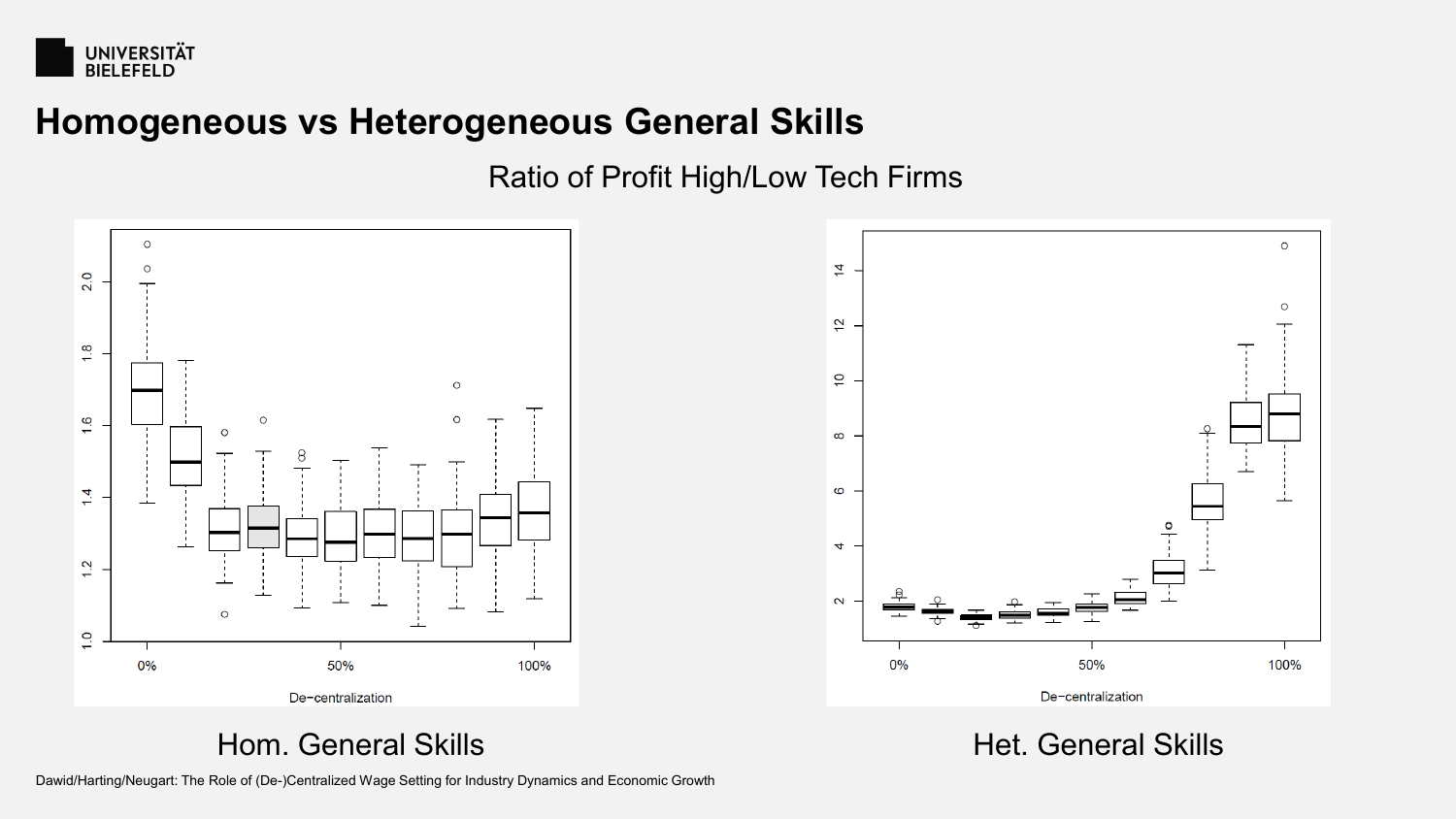

# **Conclusions**

- We study the effect of wage centralization on the interplay of competition on the labor and product market and technology choice.
- Higher degree of centralization of wage setting induces not only lower income inequality but in many cases higher output growth rates.
	- - > higher aggregate investments under centralized wage setting as main driver
- Degree of heterogeneity of general skills is key for the implications of wage de-centralization:
	- Heterogeneous GS -> strong industry concentration, techn. heterogeneity across firms, labor market segregation